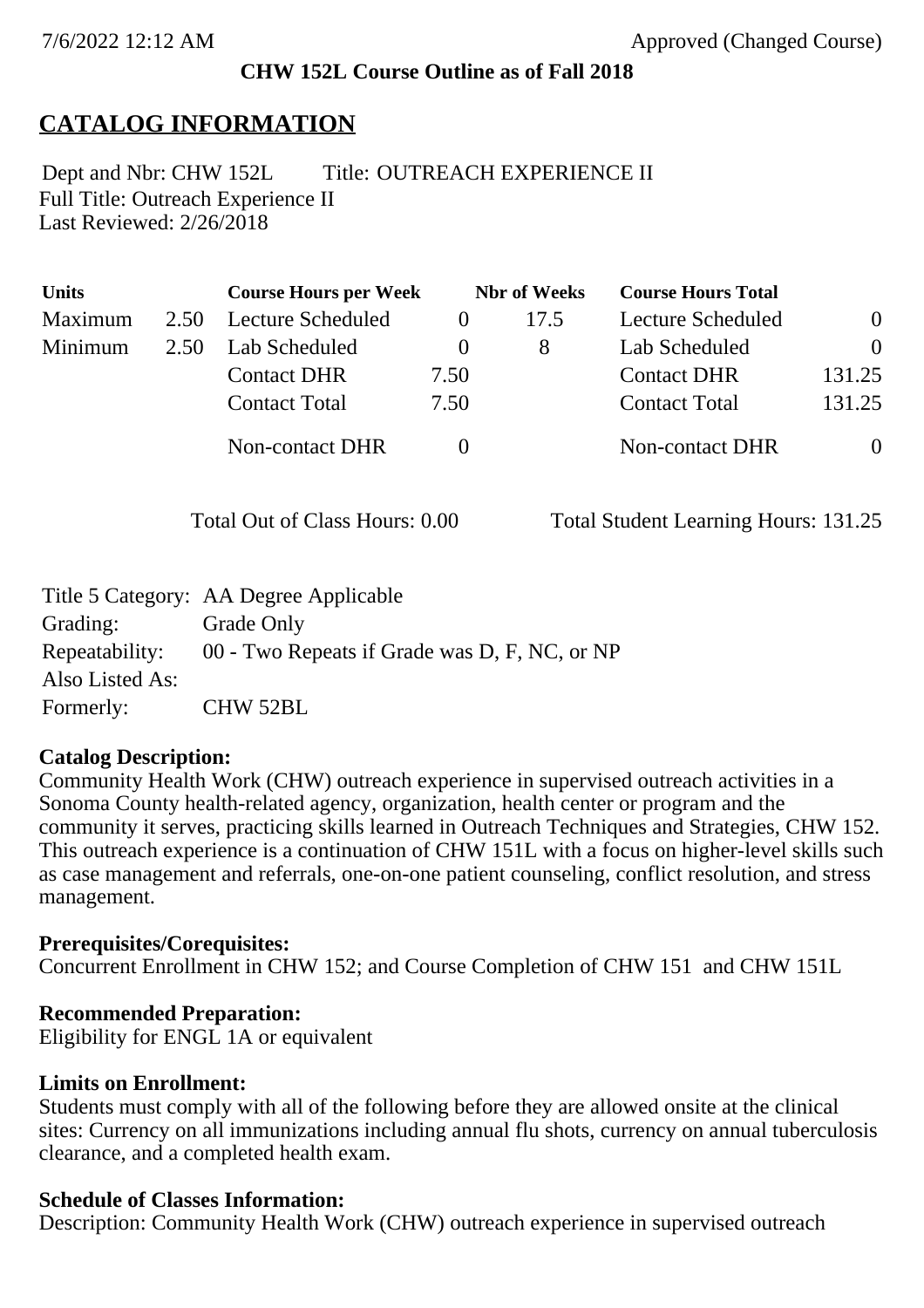activities in a Sonoma County health-related agency, organization, health center or program and the community it serves, practicing skills learned in Outreach Techniques and Strategies, CHW 152. This outreach experience is a continuation of CHW 151L with a focus on higher-level skills such as case management and referrals, one-on-one patient counseling, conflict resolution, and stress management. (Grade Only)

Prerequisites/Corequisites: Concurrent Enrollment in CHW 152; and Course Completion of CHW 151 and CHW 151L

Recommended: Eligibility for ENGL 1A or equivalent

Limits on Enrollment: Students must comply with all of the following before they are allowed onsite at the clinical sites: Currency on all immunizations including annual flu shots, currency on annual tuberculosis clearance, and a completed health exam.

Transfer Credit:

Repeatability: Two Repeats if Grade was D, F, NC, or NP

# **ARTICULATION, MAJOR, and CERTIFICATION INFORMATION:**

| <b>AS Degree:</b><br>CSU GE: | Area<br><b>Transfer Area</b> | Effective:<br>Effective: | Inactive:<br>Inactive: |
|------------------------------|------------------------------|--------------------------|------------------------|
| IGETC:                       | <b>Transfer Area</b>         | Effective:               | Inactive:              |
| <b>CSU Transfer:</b>         | Effective:                   | Inactive:                |                        |
| <b>UC</b> Transfer:          | Effective:                   | Inactive:                |                        |

**CID:**

# **Certificate/Major Applicable:**

[Both Certificate and Major Applicable](SR_ClassCheck.aspx?CourseKey=CHW152L)

# **COURSE CONTENT**

# **Student Learning Outcomes:**

Upon completion of the course, students will be able to:

- 1. Identify and analyze local health inequities, and collaborate on action plans to address community health issues.
- 2. Locate and utilize relevant health information and local resources to promote improved health in the community.
- 3. Demonstrate CHW roles in supporting community members to become healthier and more self-reliant.

# **Objectives:**

Upon completion of this course the student will be able to:

- 1. Recognize and address common health-related community challenges and strengths.
- 2. Identify community resources for effective health-related networking and referrals.
- 3. Utilize effective methods of sharing health information and promoting healthy outcomes.
- 4. Practice and model effective techniques for time management and healthy stress reduction.
- 5. Analyze outreach experiences, particularly relating to collaboration and team approaches.

# **Topics and Scope:**

I. Health Issues and Strengths in the Community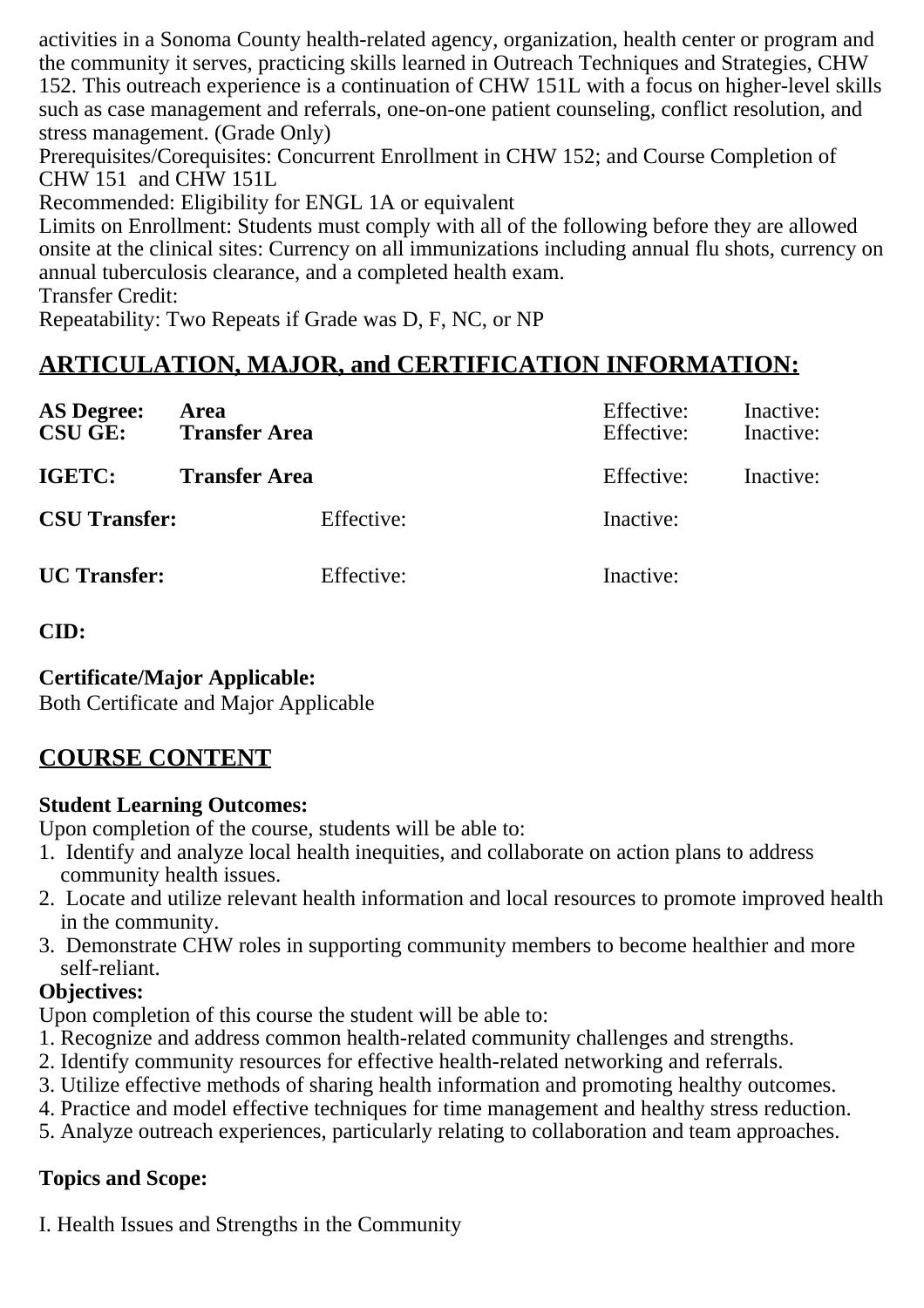- A. Local concerns and resources
- B. Observation, documentation, analysis, action
- C. Local resources for health data
- II. Role of CHW in Health Outcome Improvement
	- A. Standards and scope of practice
	- B. Information, education and communication techniques
	- C. Respect, collaboration and cooperation
- III. Local Resources for Healthy Communities
	- A. Sonoma County agencies and departments
	- B. Non-profit, community-based resources
- IV. Collaboration in Community Health Work
	- A. Team building among CHW students
	- B. Effective Communication
	- C. Conflict management and resolution
	- D. Working with other CHWs and health professionals
	- E. Health advocacy, promotion and community organization
- V. Effective and Healthy CHWs
	- A. Time management
	- B. Professionalism
	- C. Self assessment and stress reduction

## **Assignment:**

- 1. Practice effective outreach techniques via role-play scenarios, case studies and other supervised activities
- 2. Complete and document 120 hours of outreach experience, via designated weekly externship reports
- 3. Maintain a journal to reflect on communications with supervisors, colleagues, client interviews and intake experiences
- 4. Outline and follow an individualized plan of action for effective work, including time management and stress reduction
- 5. Meet with instructor and outreach supervisor to review accomplishments and identify areas for improvement

## **Methods of Evaluation/Basis of Grade:**

**Writing:** Assessment tools that demonstrate writing skills and/or require students to select, organize and explain ideas in writing.

Action plan, written reflections, and externship reports  $\overline{\phantom{a}}$  Writing  $\overline{\phantom{a}}$  Writing

**Problem Solving:** Assessment tools, other than exams, that demonstrate competence in computational or noncomputational problem solving skills.

Case studies, in class role plays Problem solving Problem solving

**Skill Demonstrations:** All skill-based and physical demonstrations used for assessment purposes including skill performance exams.

 $5 - 10\%$ 

25 - 40%